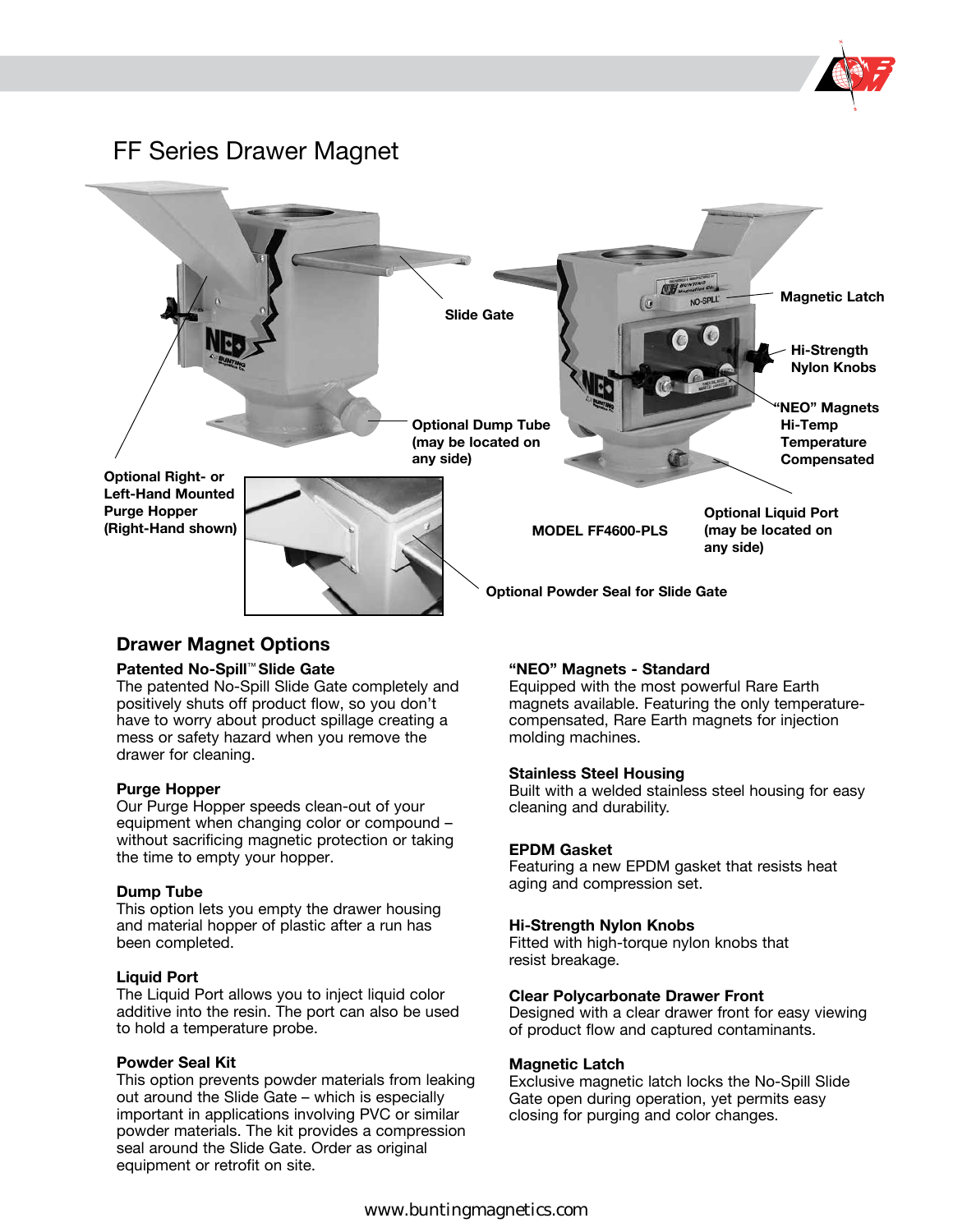

#### **Drawer Magnet Selection Guide for Standard and Self-Cleaning FF Series**

(Dimensions are in inches and keyed to drawings)





**MODEL FF4400-PLS**  $A \vee A$ 

**MODEL FF4600-PLS**   $6x6$ 

| .                                       |                                    |                                                      | -                 |              |
|-----------------------------------------|------------------------------------|------------------------------------------------------|-------------------|--------------|
| <b>Model</b>                            |                                    | FF4400PL/PLS FF4600PL/PLS FF4800PL/PLS FF4100PL/PLS* |                   |              |
| A                                       | $10^{1/2}$                         | $10^{5/6}$                                           | $10^{7}/_{\circ}$ | Varies       |
| B                                       | 4 X 4                              | 6 X 6                                                | 8 X 8             | 10 X 10      |
| C                                       | $6^{1}/_{2}$                       | $8^{1/2}$                                            | $10^{1/2}$        | $12^{1/2}$   |
| D                                       | $2^{5/2}$                          | $4^{3}/_{\circ}$                                     | $6^{3}/_{\circ}$  | Varies       |
| E                                       | $2^{5/2}$                          | $2^{3}/_{4}$                                         | 3                 | Varies       |
| F                                       | Min. Rnd.<br>$\frac{7}{8}$<br>Opg. | $1^{3}/_{4}$                                         | $3^{1}/_{8}$      | Varies       |
| G                                       | Max. Rnd.<br>$2^{1/3}$<br>Opg.     | $3^{7}/_{\rm s}$                                     | 6                 | Varies       |
| $H^{Max. Sq.}$                          | $1^{1}/_{2}$                       | $2^{3}/_{4}$                                         | $4^{1}/_{4}$      | Varies       |
|                                         | $1^{11}/_{32}$                     | $1^{5}/_{16}$                                        | $1^{11}/_{32}$    | Varies       |
| J                                       | $\frac{3}{8}$                      | $^{7/16}$                                            | $\frac{3}{4}$     | Varies       |
| K Max. Opg.                             | 3                                  | 5                                                    | $6^{3}/_{4}$      | $8^{3}/_{4}$ |
| L1 L2 L3<br>Per Customer Specifications |                                    |                                                      |                   |              |
| М                                       | $6^{3}/_{\rm g}$                   | $6^{1/2}$                                            | $6^{3}/_{4}$      | Varies       |

\* Model FF4100PL/PLS is available with welded transition only (no casting).



**MODEL FF4800-PLS** 8x8



**MODEL FF4100-PLS** 10x10

#### **Easy Installation**

Each of the four standard FF Series units is available with the original No-Spill™ Slide Gate – Bunting designed and patented – to provide safer and more convenient cleaning. All models are also available with self-cleaning drawer modules. Flanges are pre-drilled to OEM or customer specifications. Be sure to request the options, flange specifications, and hole locations you want when ordering.



#### **Ordering Information**

11 /4 "

A 73 8 " 5" Drawer Front

/4 "

5 /<br>ይ "

4" Opening

Bunting part numbers denote models and features. Drawer Magnet Part Numbers have three parts. The initial two letters designate the model type. The numerical digits indicate the size of the square top plate. The trailing letters specify Drawer Magnet options.

For example: **Part FFS4600-PLS-CR** This part number describes an FF Series Drawer Magnet with a 6" Square Stainless Steel Housing equipped with a Slide Gate and Ceramic Magnet-Powered Cartridges.

| FF Series Part Number Explanation                                                                          |                                                                        |                                                                                 |  |  |  |
|------------------------------------------------------------------------------------------------------------|------------------------------------------------------------------------|---------------------------------------------------------------------------------|--|--|--|
| Model/Type<br>Options                                                                                      | <b>Size</b>                                                            |                                                                                 |  |  |  |
| $FF =$ Mild Steel Housing<br><b>FFS</b> = Stainless Steel Housing                                          | <b>4400</b> = $4"$ Square<br>$4800 = 8"$ Square<br>4100 = $10"$ Square | $PL = Without Slide Gate$<br>$4600 = 6$ " Square PLS = With Slide Gate          |  |  |  |
| <b>Low-Profile Part Number Explanation</b>                                                                 |                                                                        |                                                                                 |  |  |  |
| Model/Type<br>Options                                                                                      | Size                                                                   |                                                                                 |  |  |  |
| $LP$ = Mild Steel Housing<br><b>LPS</b> = Stainless Steel Housing                                          | <b>1800</b> = $8"$ Square                                              | <b>1600</b> = $6$ " Square $PL =$ Without Slide Gate<br>$PLS = With Slide Gate$ |  |  |  |
| Please specify purge hopper, dump tube, and<br>liquid dispensing port options and locations when ordering. |                                                                        |                                                                                 |  |  |  |

outfitted with super-strong Neodymium Rare Earth magnets that capture and hold ferrous metal particles so small that you may not be able to see them with the naked eye. Unlike competing Rare Earth drawer magnets that can permanently lose their magnetic fields at temperatures above 175º F, Bunting's exclusive design is the **only** temperature-compensated Rare Earth drawer magnet made for injection molding machines. It is guaranteed not to lose its permanent magnetic strength when bolted to feed throats operating at temperatures in excess of 175º F. That means less downtime for you with reduced screw wear and fewer plugged nozzles.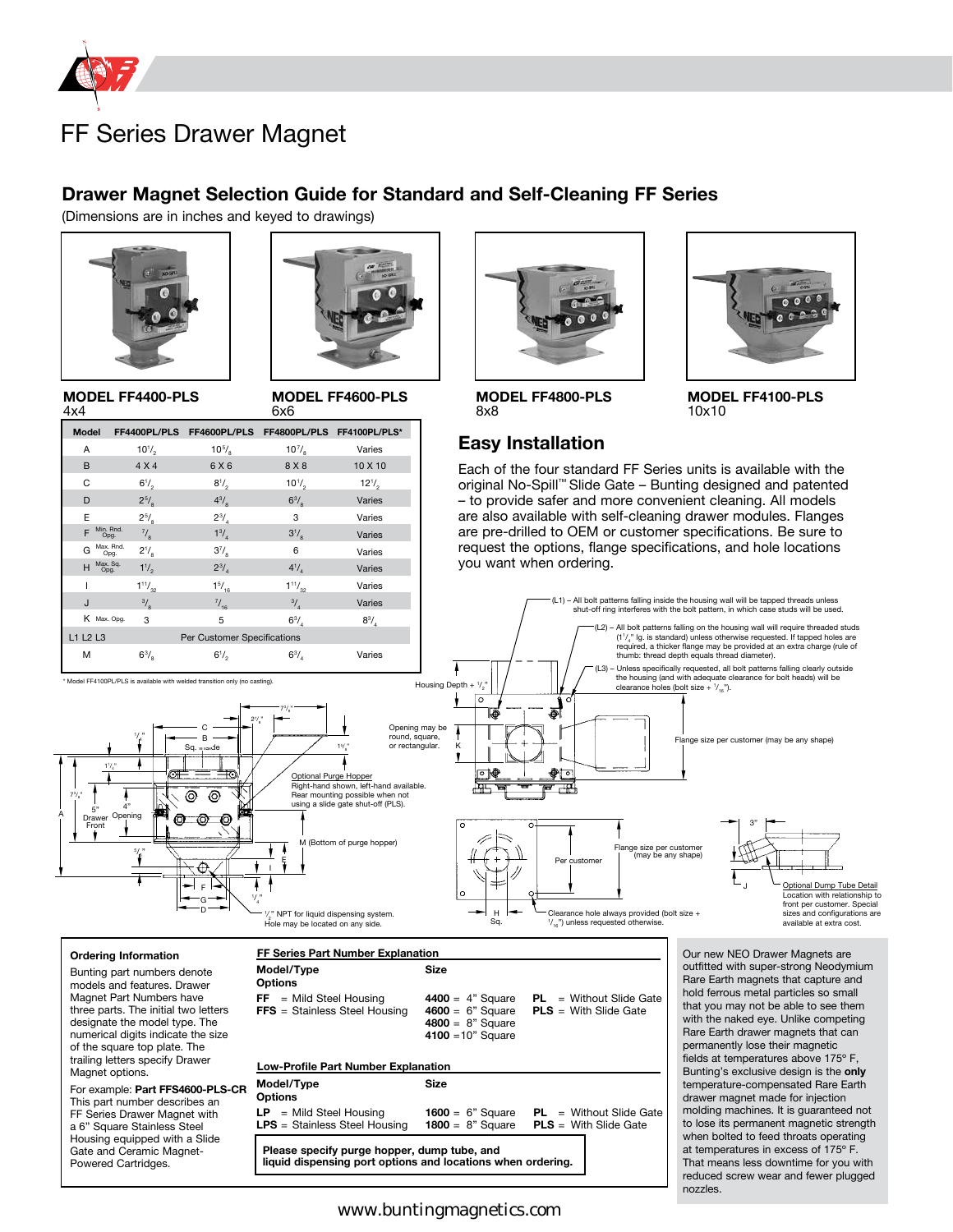

# Manual Self-Cleaning FF Drawer Magnet

Available in 6", 8" and 12" models













\* Optional 3" centers for regrind or bridgeable material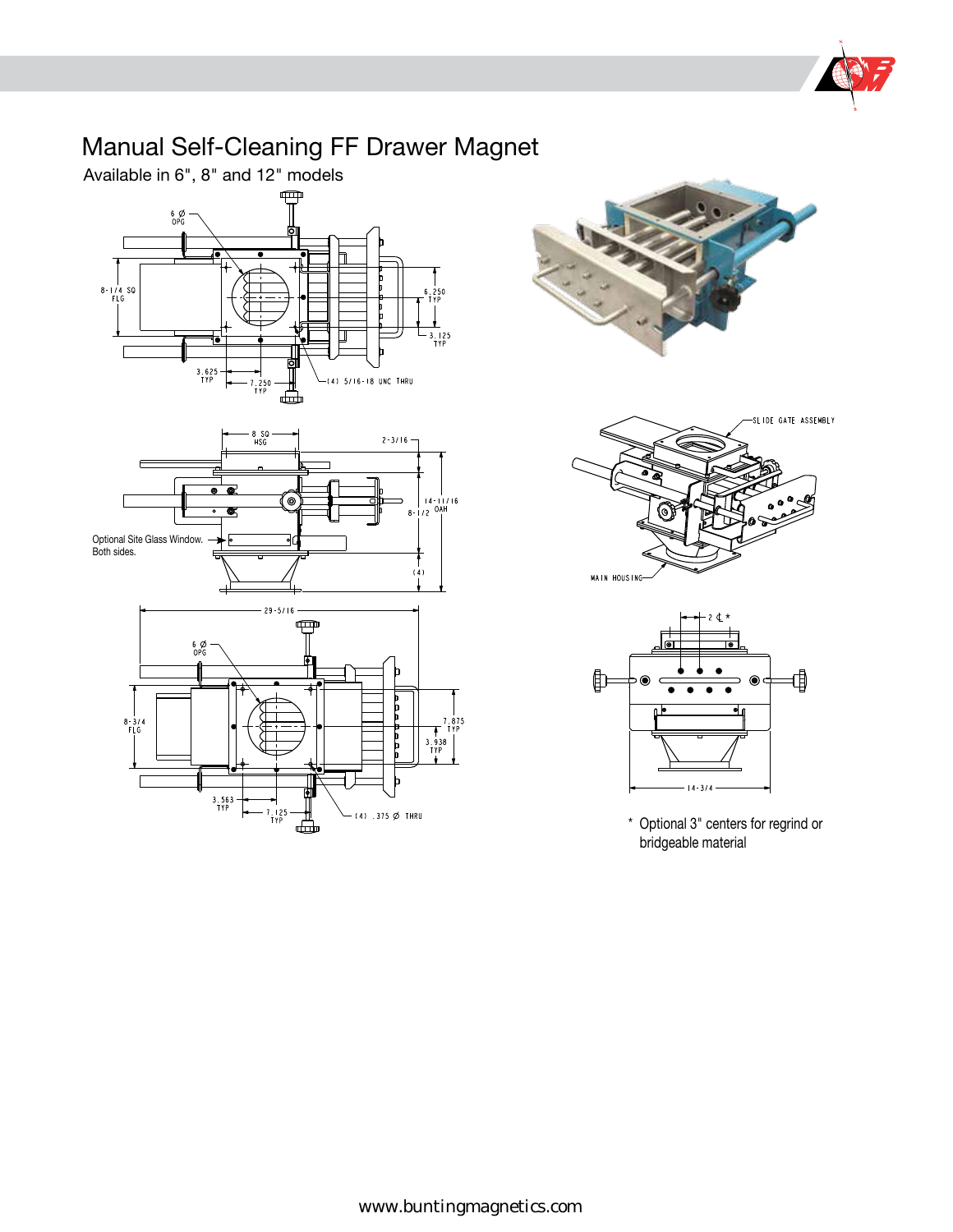

www.buntingmagnetics.com